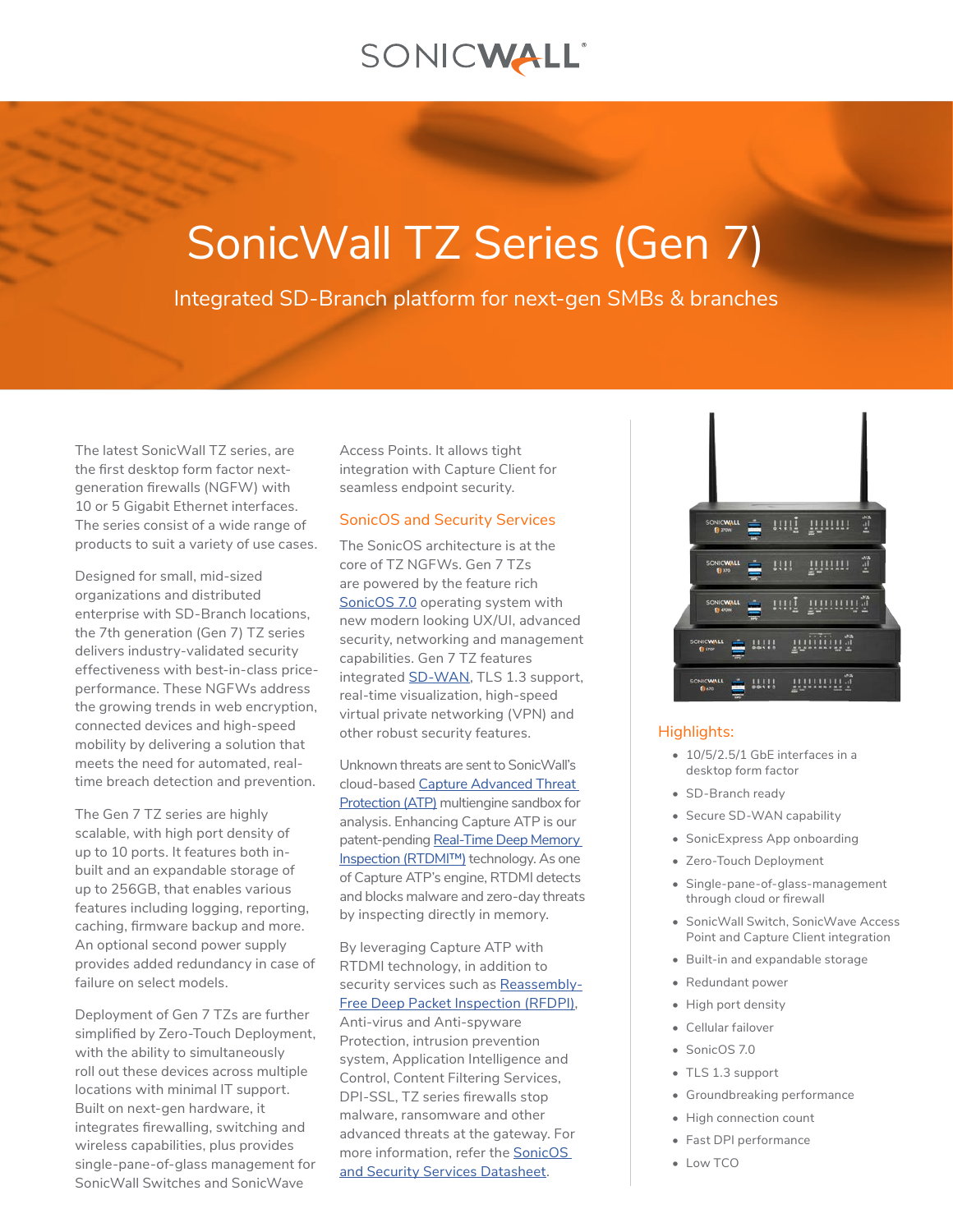# **Deployments**

Small to Medium size Business

- Save space and money with an integrated gateway security solution with firewalling, switching and wireless capabilities
- Reduce complexity and get the business running without relying on IT personnel with easy onboarding using SonicExpress App and Zero-Touch Deployment, and easy management through a single pane of glass
- Attain business continuity by providing failover to cellular connectivity
- Protect network from attacks with a comprehensive security solution that incorporates VPN, IPS, CFS, AV and much more
- Leverage high port density to power on multiple PoE devices such as IP phones and IP cameras with TZ570P
- Boost employee productivity by blocking unauthorized access with traffic segmentation and access policies

Distributed Enterprise with SD-Branches

- Enhance customer experience and adapt to the changing business needs by enabling next-gen branch connectivity with SD-Branch
- Drive business growth by investing in next-gen appliances with multi-gigabit and advanced security features, to future-proof against the changing network and security landscape
- Secure networks from the most advanced attacks with advanced security features and automatically block threats on decrypted traffic using protocols such as TLS 1.3
- Leverage end-to-end network security with seamless integration of SonicWave access points, SonicWall Switches and Capture Client
- Ensure seamless communication as stores talk to HQ via easy VPN connectivity which allows IT administrators to create a hub and spoke configuration for the safe transport of data between all locations
- Improve business efficiency, performance and reduce costs by leveraging Gen 7 TZ's hardware and software enhancements, plus features such SD-WAN technology
- Scale quickly and effortlessly with SonicExpress App and Zero-Touch Deployment
- Ensure business continuity by providing failover to cellular connectivity
- Maintain compliance with security features, and leverage built-in and expandable storage to store logs for audit purposes



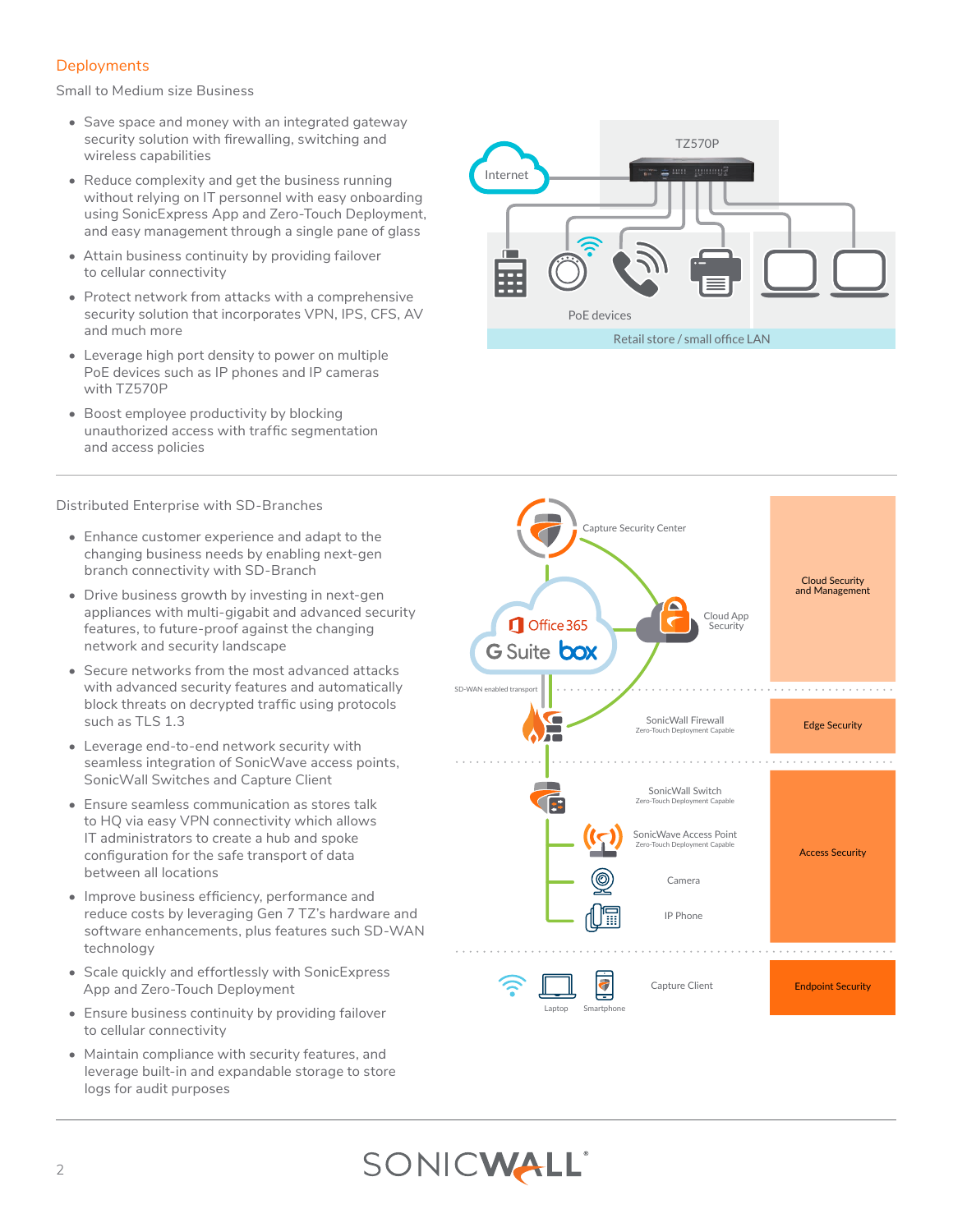# SonicWall TZ270 series

Designed for home offices and lean branches, the TZ270 series deliver industry-validated security effectiveness with best-inclass price-performance.



# SonicWall TZ370 series

Designed for small organizations and lean branches, the TZ370 series deliver industry-validated security effectiveness with bestin-class price-performance.





# SonicWall TZ470 series

Designed for small organizations and distributed enterprise with SD-Branch locations, the TZ470 series deliver industry-validated security effectiveness with best-in-class price-performance.



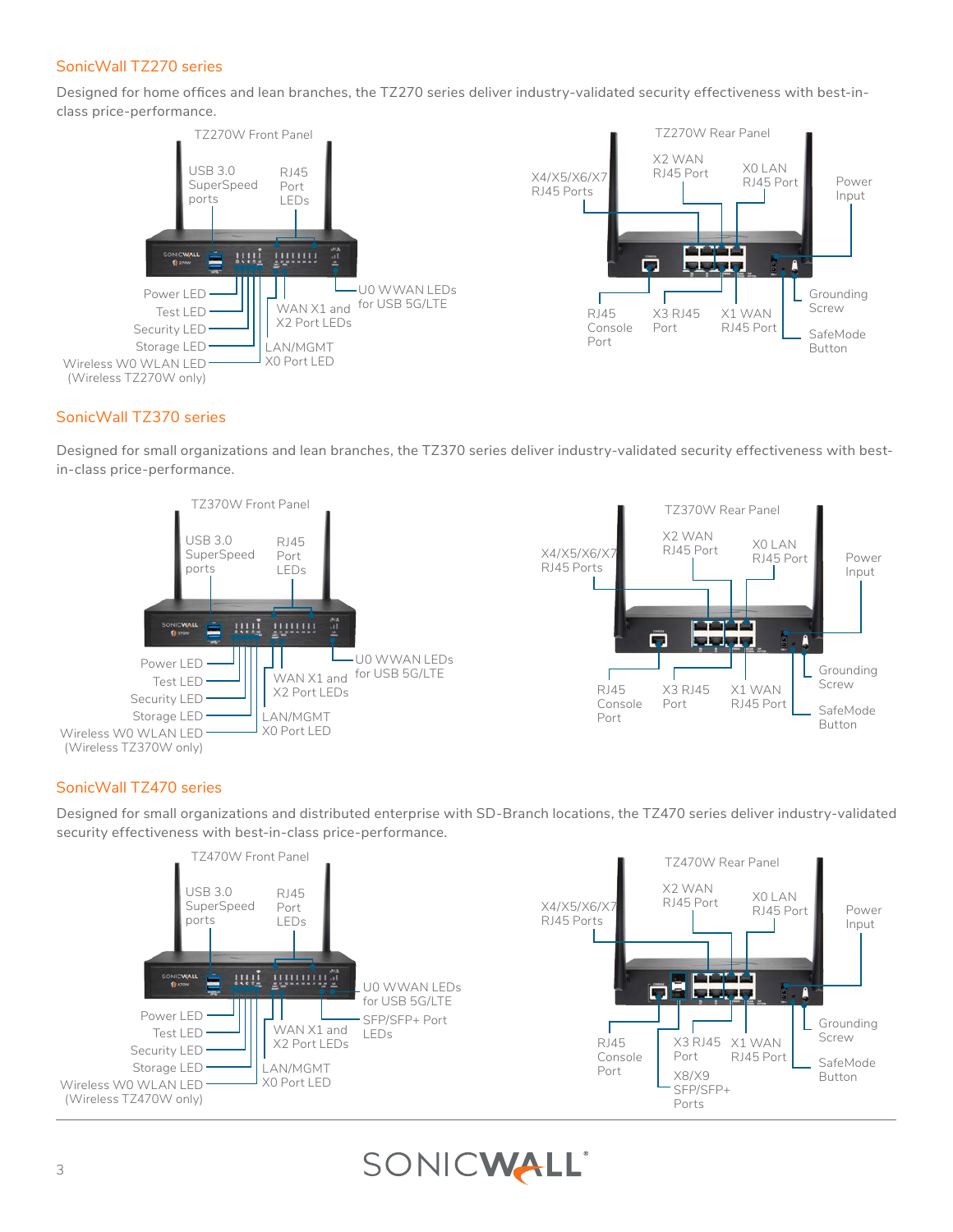### SonicWall TZ570 series

Designed for small to mid-sized organizations and distributed enterprise with SD-Branch locations, the TZ570 series deliver industry-validated security effectiveness with best-in-class price-performance.



## SonicWall TZ670 series

Designed for mid-sized organizations and distributed enterprise with SD-Branch locations, the TZ670 delivers industryvalidated security effectiveness with best-in-class price-performance.



#### SonicWall Gen 7 TZ series system specifications

| <b>FIREWALL GENERAL</b>           | <b>TZ270 SERIES</b><br><b>TZ370 SERIES</b><br><b>TZ470 SERIES</b><br><b>TZ570 SERIES</b> |                                    |                                                |                                              | <b>TZ670 SERIES</b>                           |  |
|-----------------------------------|------------------------------------------------------------------------------------------|------------------------------------|------------------------------------------------|----------------------------------------------|-----------------------------------------------|--|
| Operating system                  |                                                                                          | SonicOS 7.0                        |                                                |                                              |                                               |  |
| Interfaces                        | 8x1GbE.<br>2 USB 3.0.<br>1 Console                                                       | 8x1GbE,<br>2 USB 3.0.<br>1 Console | 8x1GbE.<br>2x2.5GbE<br>2 USB 3.0.<br>1 Console | 8x1GbE,<br>2x5GbE<br>2 USB 3.0.<br>1 Console | 8x1GbE.<br>2x10GbE<br>2 USB 3.0.<br>1 Console |  |
| Wireless support                  | 2x2 802.11ac<br>Wave 2<br>(TZ270W)                                                       | 2x2 802.11ac<br>Wave 2<br>(TZ370W) | 2x2 802.11ac<br>Wave 2<br>(TZ470W)             | 2x2 802.11ac<br>Wave 2<br>(TZ570W)           | N/A                                           |  |
| Power over Ethernet (PoE) support | N/A                                                                                      | N/A                                | N/A                                            | 5 PoE or<br>$3PoE+$<br>(TZ570P)              | N/A                                           |  |
| Storage expansion slot (Bottom)   | Optional up to<br>Optional up to 256GB<br>256GB, 32GB                                    |                                    |                                                |                                              |                                               |  |
| Management                        | Network Security Manager, CLI, SSH, Web UI, GMS, REST APIs                               |                                    |                                                |                                              |                                               |  |
| Redundant power supply            | N/A                                                                                      | N/A                                | N/A                                            | Yes                                          | Yes                                           |  |
| Single Sign-On (SSO) Users        | 1.000                                                                                    | 1.000                              | 2,500                                          | 2.500                                        | 2,500                                         |  |
| <b>VLAN</b> interfaces            | 64                                                                                       | 128                                | 128                                            | 256                                          | 256                                           |  |
| Access points supported (maximum) | 16                                                                                       | 16                                 | 32                                             | 32                                           | 32                                            |  |

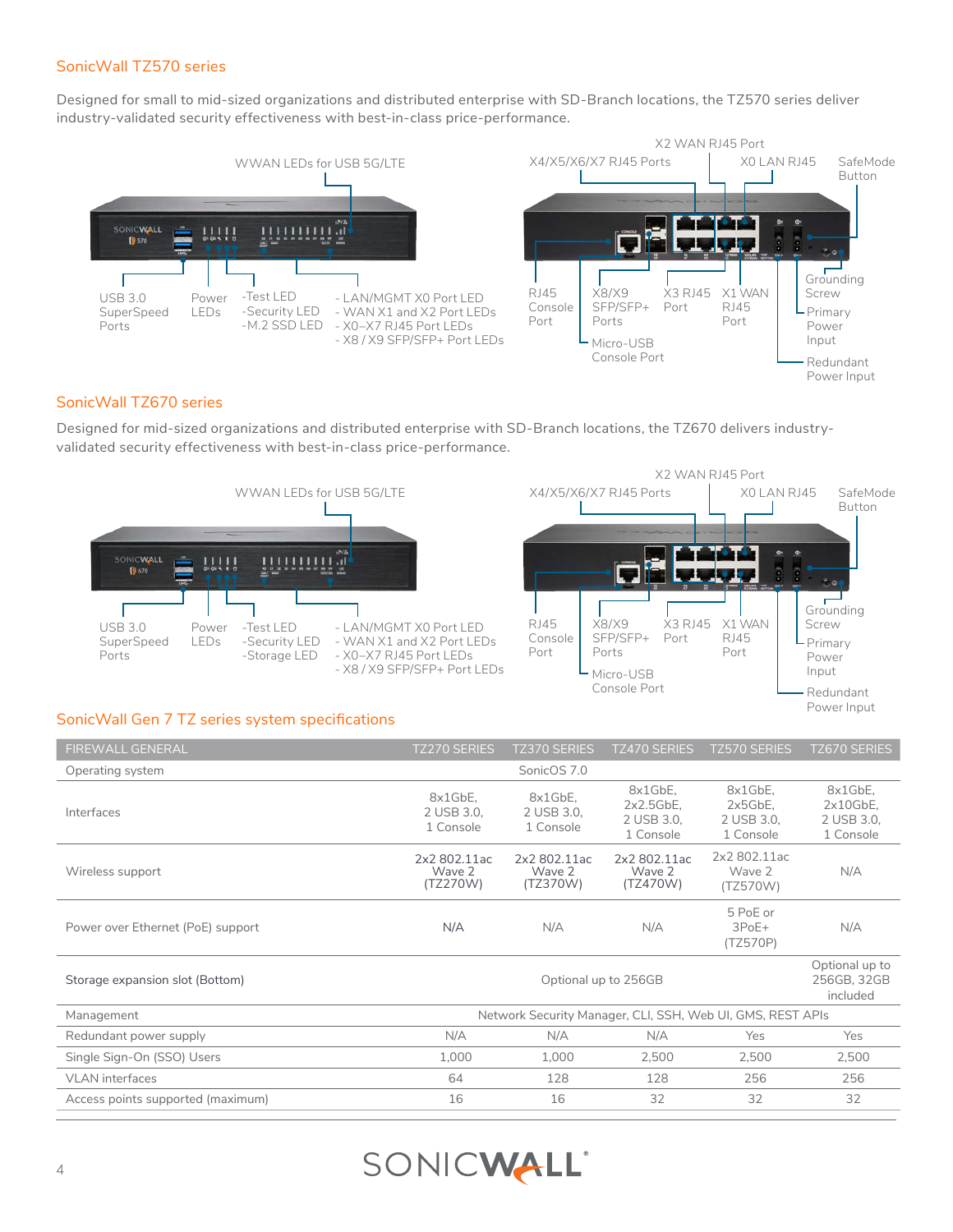# SonicWall Gen 7 TZ series system specifications continued

| FIREWALL/VPN PERFORMANCE                                            | <b>TZ270 SERIES</b>                                                                                                                                                | <b>TZ370 SERIES</b> | <b>TZ470 SERIES</b>                                                        | <b>TZ570 SERIES</b> | <b>TZ670 SERIES</b> |  |
|---------------------------------------------------------------------|--------------------------------------------------------------------------------------------------------------------------------------------------------------------|---------------------|----------------------------------------------------------------------------|---------------------|---------------------|--|
| Firewall inspection throughput <sup>1</sup>                         | 2 Gbps                                                                                                                                                             | 3 Gbps              | 3.5 Gbps                                                                   | 4 Gbps              | 5 Gbps              |  |
| Threat prevention throughput <sup>2</sup>                           | 750 Mbps                                                                                                                                                           | 1 Gbps              | 1.5 Gbps                                                                   | 2 Gbps              | 2.5 Gbps            |  |
| Application inspection throughput <sup>2</sup>                      | 1 Gbps                                                                                                                                                             | 1.5 Gbps            | 2 Gbps                                                                     | 2.5 Gbps            | 3 Gbps              |  |
| IPS throughput <sup>2</sup>                                         | 1 Gbps                                                                                                                                                             | 1.5 Gbps            | 2 Gbps                                                                     | 2.5 Gbps            | 3 Gbps              |  |
| Anti-malware inspection throughput <sup>2</sup>                     | 750 Mbps                                                                                                                                                           | 1 Gbps              | 1.5 Gbps                                                                   | 2 Gbps              | 2.5 Gbps            |  |
| TLS/SSL inspection and decryption throughput (DPI SSL) <sup>2</sup> | 300 Mbps                                                                                                                                                           | 500 Mbps            | 600 Mbps                                                                   | 750 Mbps            | 800 Mbps            |  |
| IPSec VPN throughput <sup>3</sup>                                   | 750 Mbps                                                                                                                                                           | 1.3 Gbps            | 1.5 Gbps                                                                   | 1.8 Gbps            | 2.1 Gbps            |  |
| Connections per second                                              | 6,000                                                                                                                                                              | 9,000               | 12,000                                                                     | 16,000              | 25,000              |  |
| Maximum connections (SPI)                                           | 750,000                                                                                                                                                            | 900,000             | 1,000,000                                                                  | 1,250,000           | 1,500,000           |  |
| Maximum connections (DPI)<br>Maximum connections (DPI SSL)          | 150,000<br>25,000                                                                                                                                                  | 200,000<br>30,000   | 250,000<br>35,000                                                          | 400,000<br>50,000   | 500,000<br>75,000   |  |
| <b>VPN</b>                                                          | TZ270 SERIES                                                                                                                                                       | TZ370 SERIES        | TZ470 SERIES                                                               | <b>TZ570 SERIES</b> | TZ670 SERIES        |  |
| Site-to-site VPN tunnels                                            | 50                                                                                                                                                                 | 100                 | 150                                                                        | 200                 | 250                 |  |
| IPSec VPN clients (maximum)                                         | 5(200)                                                                                                                                                             | 5(200)              | 5(200)                                                                     | 10 (500)            | 10 (500)            |  |
| SSL VPN licenses (maximum)                                          | 1(50)                                                                                                                                                              | 2(100)              | 2(150)                                                                     | 2(200)              | 2(250)              |  |
| Encryption/authentication                                           |                                                                                                                                                                    |                     | DES, 3DES, AES (128, 192, 256-bit)/MD5, SHA-1, Suite B Cryptography        |                     |                     |  |
| Key exchange                                                        |                                                                                                                                                                    |                     | Diffie Hellman Groups 1, 2, 5, 14v                                         |                     |                     |  |
| Route-based VPN                                                     |                                                                                                                                                                    |                     | RIP, OSPF, BGP                                                             |                     |                     |  |
| Certificate support                                                 | Verisign, Thawte, Cybertrust, RSA Keon, Entrust and Microsoft CA for SonicWall-to-                                                                                 |                     |                                                                            |                     |                     |  |
|                                                                     | SonicWall VPN, SCEP<br>Dead Peer Detection, DHCP Over VPN, IPSec NAT Traversal, Redundant VPN                                                                      |                     |                                                                            |                     |                     |  |
| <b>VPN</b> features                                                 | Gateway, Route-based VPN                                                                                                                                           |                     |                                                                            |                     |                     |  |
| Global VPN client platforms supported                               | Microsoft <sup>®</sup> Windows 10                                                                                                                                  |                     |                                                                            |                     |                     |  |
| NetExtender                                                         | Microsoft <sup>®</sup> Windows 10, Linux                                                                                                                           |                     |                                                                            |                     |                     |  |
| Mobile Connect                                                      |                                                                                                                                                                    |                     | Apple® iOS, Mac OS X, Google® Android™, Kindle Fire, Chrome OS, Windows 10 |                     |                     |  |
| <b>SECURITY SERVICES</b>                                            | <b>TZ270 SERIES</b><br>TZ370 SERIES                                                                                                                                |                     | TZ470 SERIES                                                               | <b>TZ570 SERIES</b> | <b>TZ670 SERIES</b> |  |
| Deep Packet Inspection services                                     |                                                                                                                                                                    |                     | Gateway Anti-Virus, Anti-Spyware, Intrusion Prevention, DPI SSL            |                     |                     |  |
| Content Filtering Service (CFS)                                     | HTTP URL, HTTPS IP, keyword and content scanning, Comprehensive filtering based on file types<br>such as ActiveX. Java.<br>Cookies for privacy, allow/forbid lists |                     |                                                                            |                     |                     |  |
| Comprehensive Anti-Spam Service                                     | Yes                                                                                                                                                                |                     |                                                                            |                     |                     |  |
| Application Visualization                                           |                                                                                                                                                                    |                     | Yes                                                                        |                     |                     |  |
| <b>Application Control</b>                                          |                                                                                                                                                                    |                     | Yes                                                                        |                     |                     |  |
| Capture Advanced Threat Protection                                  |                                                                                                                                                                    |                     | Yes                                                                        |                     |                     |  |
| NETWORKING                                                          | TZ270 SERIES<br>TZ370 SERIES                                                                                                                                       |                     | TZ470 SERIES                                                               | TZ570 SERIES        | TZ670 SERIES        |  |
| IP address assignment                                               | Static (DHCP, PPPoE, L2TP and PPTP client), Internal DHCP server, DHCP relay                                                                                       |                     |                                                                            |                     |                     |  |
| NAT modes                                                           | 1:1, 1:many, many:1, many:many, flexible NAT (overlapping IPs), PAT, transparent mode                                                                              |                     |                                                                            |                     |                     |  |
| Routing protocols                                                   | BGP, OSPF, RIPv1/v2, static routes, policy-based routing                                                                                                           |                     |                                                                            |                     |                     |  |
| QoS                                                                 | Bandwidth priority, max bandwidth, guaranteed bandwidth, DSCP marking, 802.1e (WMM)                                                                                |                     |                                                                            |                     |                     |  |
| Authentication                                                      | LDAP (multiple domains), XAUTH/RADIUS, SSO, Novell, internal user database,                                                                                        |                     | Terminal Services, Citrix, Common Access Card (CAC)                        |                     |                     |  |
| Local user database                                                 | 150<br>250                                                                                                                                                         |                     | 250                                                                        | 250                 | 250                 |  |
| VoIP                                                                |                                                                                                                                                                    |                     | Full H323-v1-5, SIP                                                        |                     |                     |  |
| <b>Standards</b>                                                    | TCP/IP, UDP, ICMP, HTTP, HTTPS, IPSec, ISAKMP/IKE, SNMP, DHCP, PPPoE, L2TP, PPTP, RADIUS,<br><b>IEEE 802.3</b>                                                     |                     |                                                                            |                     |                     |  |

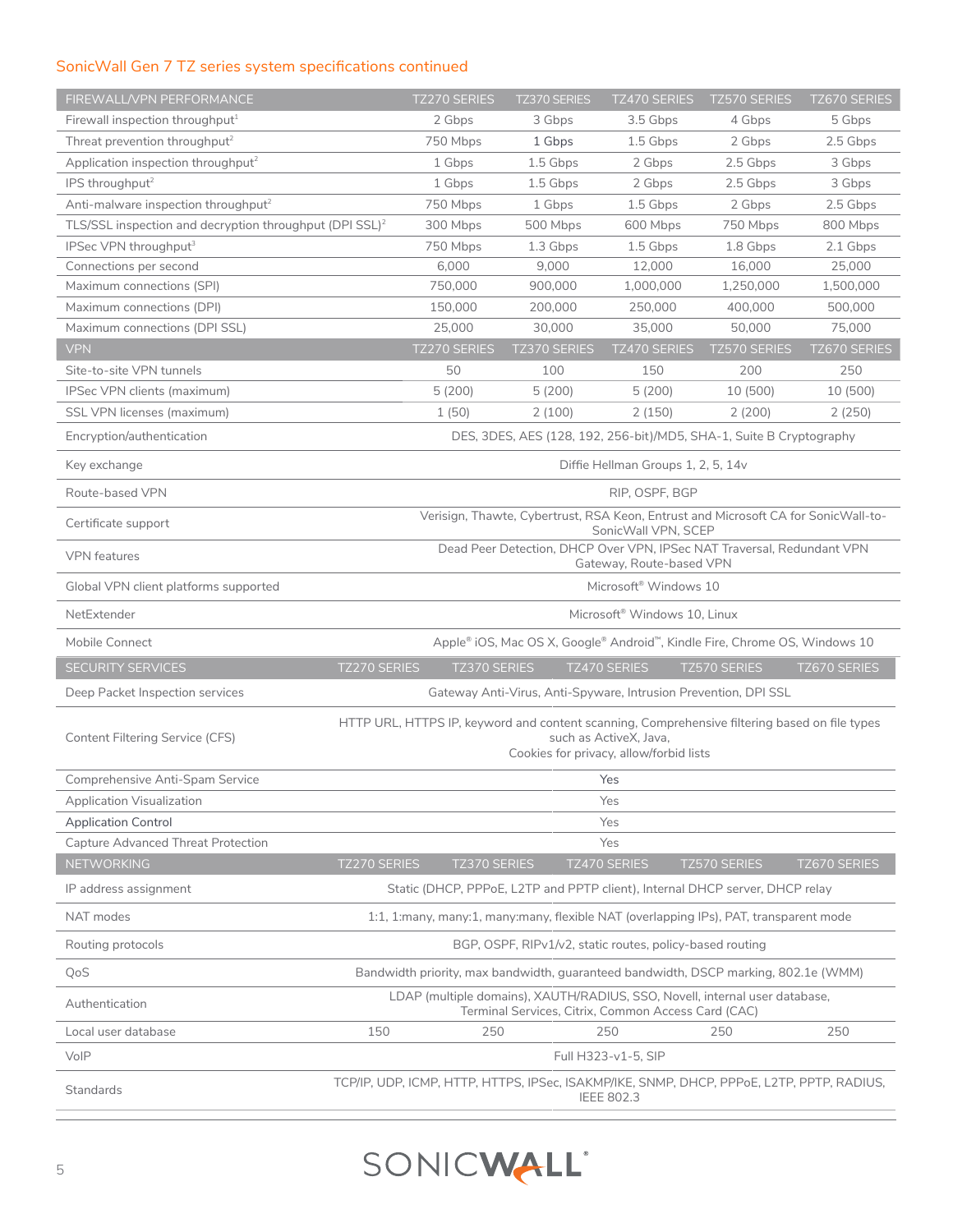# SonicWall Gen 7 TZ series system specifications continued

| <b>NETWORKING</b>               | <b>TZ270 SERIES</b>                                                  |                                                                                                                                               | TZ370 SERIES                                                         |  | TZ470 SERIES                                                         | <b>TZ570 SERIES</b>                                                                                   | TZ670 SERIES                           |
|---------------------------------|----------------------------------------------------------------------|-----------------------------------------------------------------------------------------------------------------------------------------------|----------------------------------------------------------------------|--|----------------------------------------------------------------------|-------------------------------------------------------------------------------------------------------|----------------------------------------|
| Certifications (pending)        |                                                                      | FIPS 140-2 (with Suite B) Level 2, UC APL, IPv6 (Phase 2), ICSA Network Firewall, ICSA Anti-virus,<br>Common Criteria NDPP (Firewall and IPS) |                                                                      |  |                                                                      |                                                                                                       |                                        |
| High availability               |                                                                      | Active/Standby with stateful synchronization                                                                                                  |                                                                      |  |                                                                      |                                                                                                       |                                        |
| <b>HARDWARE</b>                 | TZ270 SERIES                                                         |                                                                                                                                               | TZ370 SERIES                                                         |  | TZ470 SERIES                                                         | TZ570 SERIES                                                                                          | TZ670 SERIES                           |
| Form factor                     |                                                                      |                                                                                                                                               |                                                                      |  | Desktop <sup>4</sup>                                                 |                                                                                                       |                                        |
| Power supply                    | 36W external                                                         |                                                                                                                                               | 36W external                                                         |  | 36W external                                                         | 60W external<br>(TZ570/570W),<br>180W external<br>(TZ570P only)                                       | 60W external                           |
| Maximum power consumption (W)   | 16.84 (TZ270),<br>18.91 (TZ270W)                                     |                                                                                                                                               | 16.84 (TZ370).<br>18.91 (TZ370W)                                     |  | 19.95 (TZ470),<br>21.98 (TZ470W)                                     | 13.4 (TZ570),<br>15.3 (TZ570W),<br>108.75 (TZ570P)                                                    | 13.1                                   |
| Input power                     | 100 - 240 VAC.<br>50-60 Hz, 3A                                       |                                                                                                                                               | 100 - 240 VAC,<br>50-60 Hz, 3A                                       |  | 100 - 240 VAC,<br>50-60 Hz, 3A                                       | 100-240 VAC.<br>50-60 Hz                                                                              | 100-240 VAC,<br>50-60 Hz               |
| Total heat dissipation (BTU)    | 57.42 (TZ270),<br>64.48 (TZ270W)                                     |                                                                                                                                               | 57.42 (TZ370),<br>64.48 (TZ370W)                                     |  | 68.03 (TZ470),<br>74.95 (TZ470W)                                     | 44.7 (TZ570),<br>52.17 (TZ570W),<br>370.84 (TZ570P)                                                   | 55.1                                   |
| <b>Dimensions</b>               | 3.5x13.5x19 (cm)<br>$1.8x5.3x7.5$ (in)                               |                                                                                                                                               | 3.5x13.5x19 (cm)<br>$1.8x5.3x7.5$ (in)                               |  | 3.5x13.5x19 (cm)<br>$1.8x5.3x7.5$ (in)                               | 3.5x15x22.5 (cm)<br>1.38x5.91x8.85 in                                                                 | 3.5x15x22.5 (cm)<br>1.38x5.91x 8.85 in |
| Weight                          | $0.82$ kg $/ 1.81$<br>lbs (TZ270), 0.85<br>kg / 1.87 lbs<br>(TZ270W) |                                                                                                                                               | $0.82$ kg $/ 1.81$<br>lbs (TZ370), 0.85<br>kg / 1.87 lbs<br>(TZ370W) |  | $0.83$ kg $/ 1.82$<br>lbs (TZ470), 0.87<br>kg / 1.92 lbs<br>(TZ470W) | $0.97$ kg / 2.14<br>lbs (TZ570), 0.99<br>kg / 2.18 lbs<br>(TZ570W),<br>1.05 kg / 2.31 lbs<br>(TZ570P) | 0.97 kg / 2.14 lbs                     |
| SECURITY SERVICES               | TZ270 SERIES                                                         |                                                                                                                                               | TZ370 SERIES                                                         |  | TZ470 SERIES                                                         | <b>TZ570 SERIES</b>                                                                                   | TZ670 SERIES                           |
| WEEE weight                     | 1.18 kg / 2.6 lbs<br>(TZ270), 1.24 kg /<br>2.73 lbs (TZ270W)         |                                                                                                                                               | 1.18 kg / 2.6 lbs<br>(TZ370), 1.24 kg /<br>2.73 lbs (TZ370W)         |  | 1.24 kg / 2.73 lbs<br>(TZ470), 1.27 kg /<br>2.8 lbs (TZ470W)         | 1.42 kg / 3.13 lbs<br>(TZ570), 1.47 kg /<br>3.24 lbs (TZ570W),<br>1.57 kg / 3.46 lbs<br>(TZ570P)      | 1.42 kg / 3.13 lbs                     |
| Shipping weight                 | 1.41 kg / 3.11 lbs<br>(TZ270), 1.47 kg /<br>3.25 lbs (TZ270W)        |                                                                                                                                               | $1.41$ kg $/$ 3.11 lbs<br>(TZ370), 1.47 kg /<br>3.25 lbs (TZ370W)    |  | 1.43 kg / 3.15 lbs<br>(TZ470), 1.51 kg /<br>3.33 lbs (TZ470W)        | 1.93 kg / 4.25 lbs<br>(TZ570), 1.98 kg /<br>4.36 lbs (TZ570W),<br>2.08 kg / 4.58 lbs<br>(TZ570P)      | 1.93 kg / 4.25 lbs                     |
| MTBF @25°C in years             | 51.1 (TZ270), 27.1<br>(TZ270W)                                       |                                                                                                                                               | 51.1 (TZ370), 27.1<br>(TZ370W)                                       |  | 46 (TZ470), 24.1<br>(TZ470W)                                         | 26.1 (TZ570), 23.3<br>(TZ570W), 31.7<br>(TZ570P)                                                      | 43.9                                   |
| Environment (Operating/Storage) | 32°-105° F (0°-40° C)/-40° to 158° F (-40° to 70° C)                 |                                                                                                                                               |                                                                      |  |                                                                      |                                                                                                       |                                        |
| Humidity                        | 5-95% non-condensing                                                 |                                                                                                                                               |                                                                      |  |                                                                      |                                                                                                       |                                        |

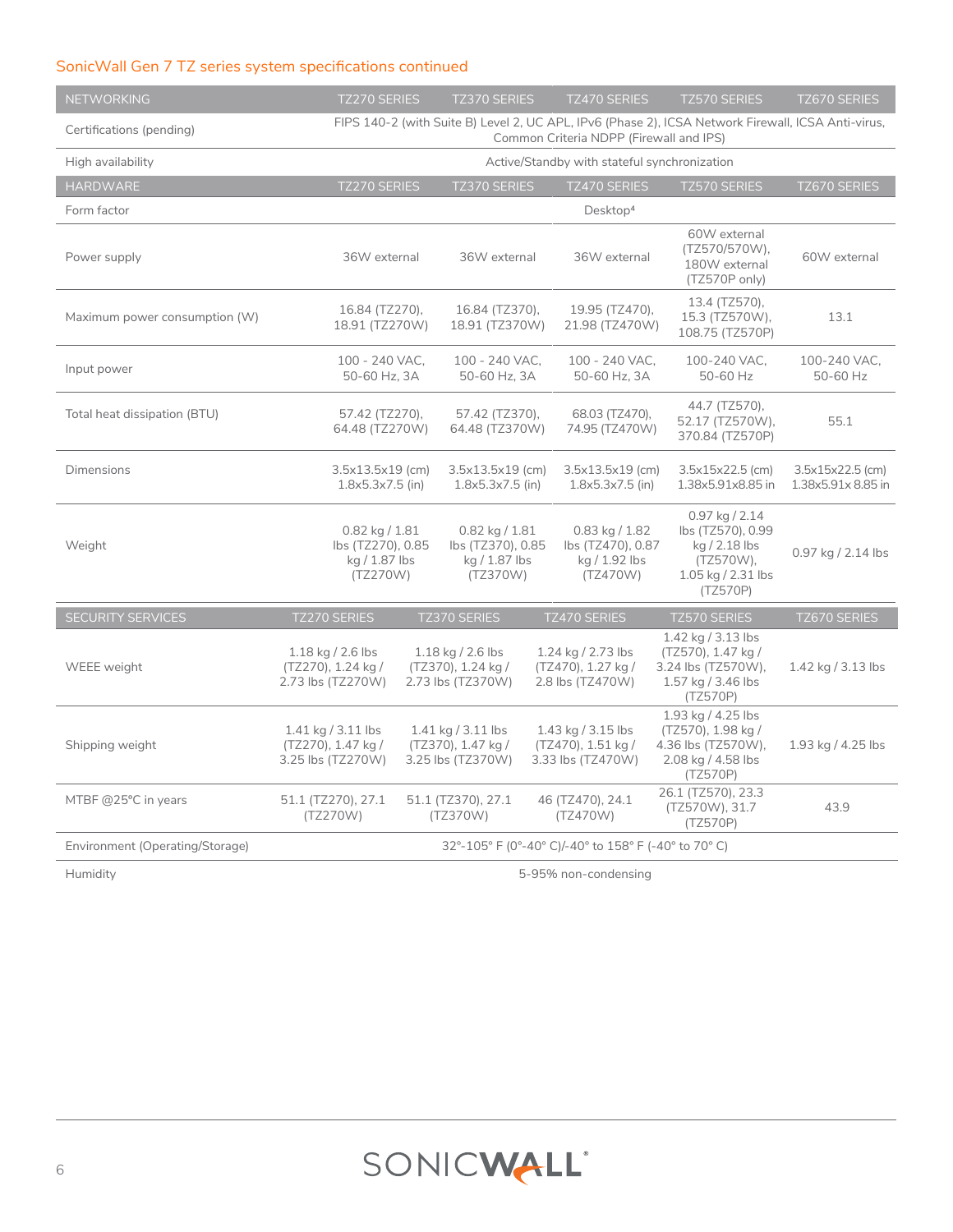#### SonicWall Gen 7 TZ series system specifications continued

| <b>REGULATORY</b>                                                                                      | <b>TZ270 SERIES</b>                                                                                                                                                                                                                                                                                                                                                                                                                                                                                                            | <b>TZ370 SERIES</b>                                                                                                                                                                                                                                                                                                                                 | <b>TZ470 SERIES</b>                                                                                                                                                          | <b>TZ570 SERIES</b>                                                                                                                                                                                                                                    | <b>TZ670 SERIES</b>                                                                                                                                                                            |  |
|--------------------------------------------------------------------------------------------------------|--------------------------------------------------------------------------------------------------------------------------------------------------------------------------------------------------------------------------------------------------------------------------------------------------------------------------------------------------------------------------------------------------------------------------------------------------------------------------------------------------------------------------------|-----------------------------------------------------------------------------------------------------------------------------------------------------------------------------------------------------------------------------------------------------------------------------------------------------------------------------------------------------|------------------------------------------------------------------------------------------------------------------------------------------------------------------------------|--------------------------------------------------------------------------------------------------------------------------------------------------------------------------------------------------------------------------------------------------------|------------------------------------------------------------------------------------------------------------------------------------------------------------------------------------------------|--|
| Major regulatory compliance<br>(wired models)                                                          | FCC Class B. ICES<br>Class B, CE (EMC,<br>LVD, RoHS), C-Tick,<br>VCCI Class B, UL,<br>cUL, TUV/GS, CB,<br>Mexico CoC by UL,<br>WEEE, REACH,<br><b>BSMI, KCC/MSIP</b>                                                                                                                                                                                                                                                                                                                                                           | FCC Class B. ICES<br>Class B, CE (EMC,<br>LVD, RoHS), C-Tick,<br>VCCI Class B, UL,<br>cUL, TUV/GS, CB,<br>Mexico CoC by UL,<br>WEEE, REACH,<br><b>BSMI, KCC MSIP</b>                                                                                                                                                                                | FCC Class B, ICES<br>Class B, CE (EMC,<br>LVD, RoHS), C-Tick,<br>VCCI Class B, UL,<br>cUL, TUV/GS, CB,<br>Mexico CoC by UL,<br>WEEE, REACH,<br><b>BSMI, KCC/MSIP</b>         | FCC Class B, FCC,<br>ICES Class B, CE<br>(EMC, LVD, RoHS),<br>C-Tick, VCCI Class<br>B, UL/cUL, TUV GS,<br>CB, Mexico DGN<br>notice by UL, WEEE,<br>REACH, BSMI, KCC/<br>MSIP, ANATEL                                                                   | FCC Class B, FCC,<br>ICES Class B, CE<br>(EMC, LVD, RoHS),<br>C-Tick, VCCI Class<br>B, UL/cUL, TUV/<br>GS, CB, Mexico<br>DGN notice by UL,<br>WEEE, REACH,<br>BSMI, KCC/MSIP,<br><b>ANATEL</b> |  |
| Major regulatory compliance<br>(wireless models)                                                       | FCC Class B, FCC<br>RF ICES Class B, IC<br>RF CE (R&TTE,<br>EMC, LVD, RoHS),<br>RCM, VCCI Class<br>B, MIC/TELEC, UL,<br>cUL, TUV/GS, CB,<br>Mexico CoC by UL,<br>WEEE, REACH                                                                                                                                                                                                                                                                                                                                                   | FCC Class B, FCC<br>RF ICES Class B,<br>IC RF CE (R&TTE,<br>EMC, LVD, RoHS),<br>RCM, VCCI Class B,<br>MIC/TELEC, UL,<br>cUL, TUV/GS, CB,<br>Mexico CoC by UL,<br>WEEE, REACH                                                                                                                                                                        | FCC Class B, FCC<br>RF ICES Class B, IC<br>RF CE (R&TTE,<br>EMC, LVD, RoHS),<br>RCM, VCCI Class<br>B, MIC/TELEC, UL,<br>cUL, TUV/GS, CB,<br>Mexico CoC by UL,<br>WEEE, REACH | FCC Class B, FCC<br>P15C, FCC P15E,<br>ICES Class B, ISED/<br>IC, CE (RED, RoHS),<br>C-Tick, VCCI Class<br>B, Japan Wireless,<br>UL/cUL, TUV GS,<br>CB, Mexico DGN<br>notice by UL, WEEE,<br>REACH, BSMI, NCC<br>(TW) KCC/MSIP,<br><b>SRRC, ANATEL</b> | N/A                                                                                                                                                                                            |  |
| Major regulatory compliance<br>(PoE models)                                                            | N/A                                                                                                                                                                                                                                                                                                                                                                                                                                                                                                                            | N/A                                                                                                                                                                                                                                                                                                                                                 | N/A                                                                                                                                                                          | FCC Class A, ICES<br>Class A, CE (EMC,<br>LVD, RoHS), C-Tick,<br>VCCI Class A, UL/<br>cUL, TUV/ GS, CB,<br>Mexico DGN notice<br>by UL, WEEE,<br>REACH, BSMI, KCC/<br>MSIP, ANATEL                                                                      | N/A                                                                                                                                                                                            |  |
| INTEGRATED WIRELESS <sup>5</sup> (TZ270W/370W/470W/570W ONLY)                                          |                                                                                                                                                                                                                                                                                                                                                                                                                                                                                                                                |                                                                                                                                                                                                                                                                                                                                                     |                                                                                                                                                                              |                                                                                                                                                                                                                                                        |                                                                                                                                                                                                |  |
| 802.11a/b/g/n/ac Wave 2, WEP, WPA, WPA2, 802.11i, TKIP, PSK,02.1x, EAP-<br>Standards<br>PEAP, EAP-TTLS |                                                                                                                                                                                                                                                                                                                                                                                                                                                                                                                                |                                                                                                                                                                                                                                                                                                                                                     |                                                                                                                                                                              |                                                                                                                                                                                                                                                        |                                                                                                                                                                                                |  |
| Frequency bands                                                                                        | 802.11a: 5.180-5.825 GHz; 802.11b/g: 2.412-2.472 GHz; 802.11n: 2.412-<br>2.472 GHz, 5.180-5.825 GHz; 802.11ac: 5.180-5.825 GHz                                                                                                                                                                                                                                                                                                                                                                                                 |                                                                                                                                                                                                                                                                                                                                                     |                                                                                                                                                                              |                                                                                                                                                                                                                                                        |                                                                                                                                                                                                |  |
| Operating channels                                                                                     | 802.11a: US and Canada 12, Europe 11, Japan 4, Singapore4, Taiwan 4;<br>802.11b/g: US and Canada 1-11, Europe 1-13, Japan (14-802.11b only);<br>802.11n (2.4 GHz): US and Canada 1-11, Europe 1-13, Japan 1-13; 802.11n<br>(5 GHz): US and Canada 36-48/149-165, Europe 36-48, Japan 36-48, Spain<br>36-48/52-64; 802.11ac: US and Canada 36-48/149-165, Europe 36-48, Japan<br>36-48, Spain 36-48/52-64                                                                                                                       |                                                                                                                                                                                                                                                                                                                                                     |                                                                                                                                                                              |                                                                                                                                                                                                                                                        |                                                                                                                                                                                                |  |
| Transmit output power                                                                                  |                                                                                                                                                                                                                                                                                                                                                                                                                                                                                                                                |                                                                                                                                                                                                                                                                                                                                                     |                                                                                                                                                                              | Based on the regulatory domain specified by the system administrator                                                                                                                                                                                   |                                                                                                                                                                                                |  |
| Transmit power control                                                                                 |                                                                                                                                                                                                                                                                                                                                                                                                                                                                                                                                |                                                                                                                                                                                                                                                                                                                                                     |                                                                                                                                                                              | Yes                                                                                                                                                                                                                                                    |                                                                                                                                                                                                |  |
| Data rates supported                                                                                   | 802.11a: 6, 9, 12, 18, 24, 36, 48, 54 Mbps per channel; 802.11b: 1, 2, 5.5, 11<br>Mbps per channel; 802.11g: 6, 9, 12, 18, 24, 36, 48, 54 Mbps per channel;<br>802.11n: 7.2, 14.4, 21.7, 28.9, 43.3, 57.8, 65, 72.2, 15, 30, 45, 60, 90, 120,<br>135, 150 Mbps per channel; 802.11ac: 7.2, 14.4, 21.7, 28.9, 43.3, 57.8, 65,<br>72.2, 86.7, 96.3, 15, 30, 45, 60, 90, 120, 135, 150, 180, 200, 32.5, 65, 97.5,<br>130, 195, 260, 292.5, 325, 390, 433.3, 65, 130, 195, 260, 390, 520, 585, 650,<br>780, 866.7 Mbps per channel |                                                                                                                                                                                                                                                                                                                                                     |                                                                                                                                                                              |                                                                                                                                                                                                                                                        |                                                                                                                                                                                                |  |
| Modulation technology spectrum                                                                         |                                                                                                                                                                                                                                                                                                                                                                                                                                                                                                                                | 802.11a: Orthogonal Frequency Division Multiplexing (OFDM); 802.11b: Direct<br>Sequence Spread Spectrum (DSSS); 802.11g: Orthogonal Frequency Division<br>Multiplexing (OFDM)/Direct Sequence Spread Spectrum (DSSS); 802.11n:<br>Orthogonal Frequency Division Multiplexing (OFDM); 802.11ac: Orthogonal<br>Frequency Division Multiplexing (OFDM) |                                                                                                                                                                              |                                                                                                                                                                                                                                                        |                                                                                                                                                                                                |  |

1. Testing Methodologies: Maximum performance based on RFC 2544 (for firewall). Actual performance may vary depending on network conditions and activated services.<br>2. Threat Prevention/GatewayAV/Anti-Spyware/IPS throughput

*4. For rack mount, separate rack mount kit available. 5. All TZ integrated wireless models can support either 2.4GHz or 5GHz band. For dual-band support, please use SonicWall's wireless access point products.*

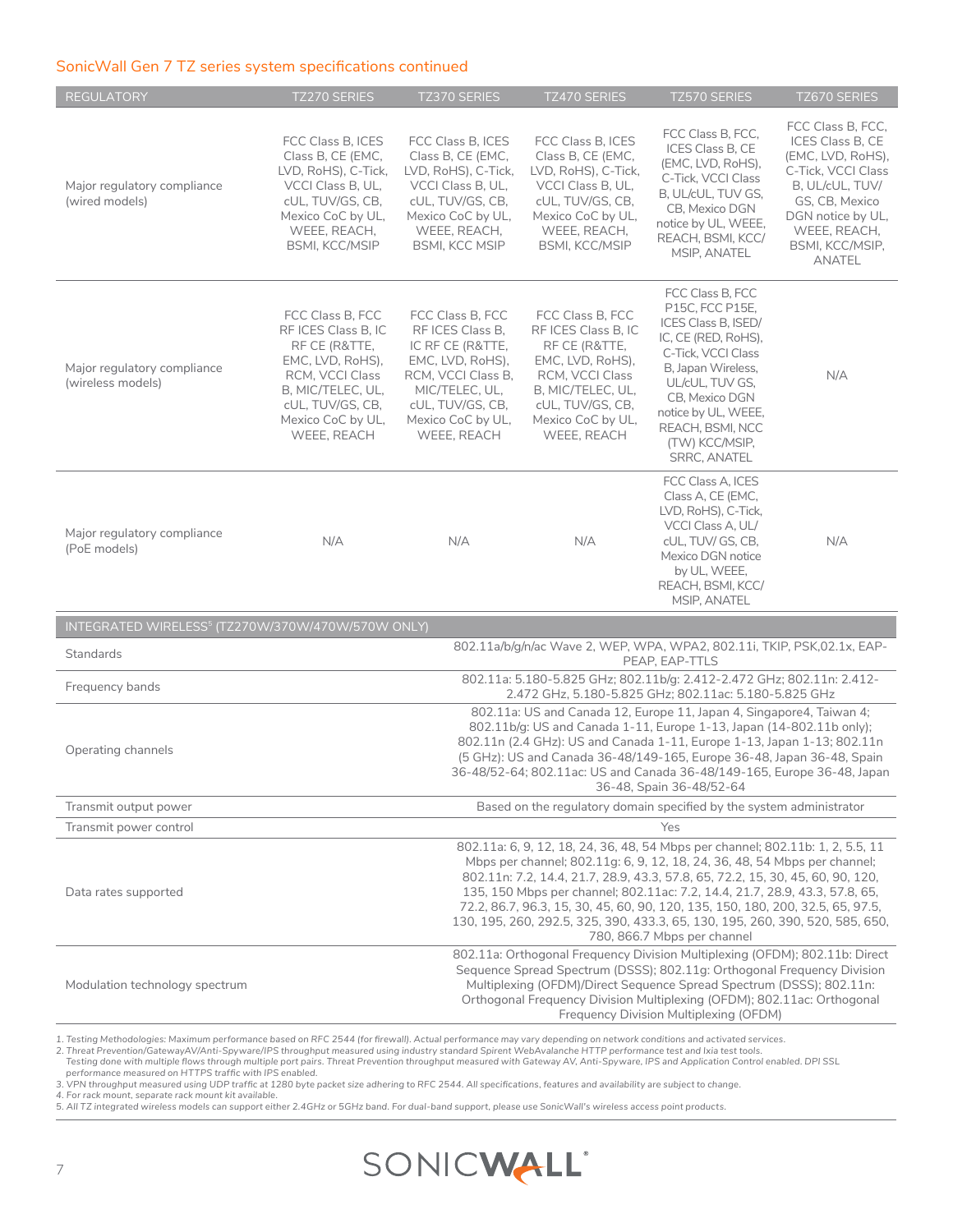# SonicOS 7.0 Feature Summary

#### **Firewall**

- Stateful packet inspection
- Reassembly-Free Deep Packet Inspection
- DDoS attack protection (UDP/ICMP/SYN flood)
- IPv4/IPv6 support
- Biometric authentication for remote access
- DNS proxy
- Full API support
- SonicWall Switch integration
- SD-WAN scalability
- SD-WAN Usability Wizard<sup>1</sup>
- SonicCoreX and SonicOS containerization<sup>1</sup>
- Connections scalability (SPI, DPI, DPI SSL)

#### **Enhanced dashboard1**

- Enhanced device view
- Top traffic and user summary
- Insights to threats
- Notification center

#### **TLS/SSL/SSH decryption and inspection**

- TLS 1.3 with enhanced security<sup>1</sup>
- Deep packet inspection for TLS/SSL/SSH
- Inclusion/exclusion of objects, groups or hostnames
- SSL control
- Enhancements for DPI-SSL with CFS
- Granular DPI SSL controls per zone or rule

#### **Capture advanced threat protection2**

- Real-Time Deep Memory Inspection
- Cloud-based multi-engine analysis
- Virtualized sandboxing
- Hypervisor level analysis
- Full system emulation
- Broad file type examination
- Automated and manual submission
- Real-time threat intelligence updates
- Block until verdict
- Capture Client

#### **Intrusion prevention2**

- Signature-based scanning
- Automatic signature updates
- Bi-directional inspection
- Granular IPS rule capability
- GeoIP enforcement
- Botnet filtering with dynamic list
- Regular expression matching

#### **Anti-malware2**

- Stream-based malware scanning
- Gateway anti-virus
- Gateway anti-spyware
- Bi-directional inspection
- No file size limitation
- Cloud malware database

#### **Application identification2**

- Application control
- Application bandwidth management
- Custom application signature creation
- Data leakage prevention

*1 New feature, available on SonicOS 7.0 2 Requires added subscription*

8

- Application reporting over NetFlow/IPFIX
- Comprehensive application signature database

• Device information, application, threats

Internal and external storage management $^1$ • WWAN USB card support (5G/LTE/4G/3G) • Network Security Manager (NSM) support

• Centralized management and reporting with SonicWall Global Management System (GMS)2

Simplified policy creation and management

• Topology view

• Web GUI

• SNMPv2/v3

• Logging

• Policy/Objects usage statistics $1$ • Used vs Un-used • Active vs Inactive • Global search for static data Storage support $1$ 

• Command line interface (CLI) • Zero-Touch registration & provisioning

• SonicExpress mobile app support

• Cloud-based configuration backup • BlueCoat security analytics platform • Application and bandwidth visualization

• IPv4 and IPv6 management • CD management screen Dell N-Series and X-Series switch management including cascaded switches

• SonicWave AP cloud management

• RF enhancements and improvements

**Integrated Wireless (TZ270/370/470/570W only)**

• CSC Simple Reporting1

• Netflow/IPFix exporting

**Debugging and diagnostics** • Enhanced packet monitoring • SSH terminal on UI

• WIDS/WIPS • Rogue AP prevention • Fast roaming (802.11k/r/v) • 802.11s mesh networking • Auto-channel selection RF spectrum analysis • Floor plan view Topology view • Band steering • Beamforming • AirTime fairness • Bluetooth Low Energy

• MiFi extender

• Guest cyclic quota

• 802.11ac Wave 2 wireless • Dual-band (2.4 GHz and 5.0 GHz) • 802.11 a/b/g/n/ac wireless standards • Wireless intrusion detection and prevention

• Wireless guest services • Lightweight hotspot messaging • Virtual access point segmentation

• Captive portal • Cloud ACL

**Wireless**

#### **Traffic visualization and analytics**

- User activity
- Application/bandwidth/threat usage
- Cloud-based analytics

#### **HTTP/HTTPS Web content filtering2**

- URL filtering
- Proxy avoidance
- Keyword blocking
- Policy-based filtering (exclusion/inclusion)
- HTTP header insertion
- Bandwidth manage CFS rating categories
- Unified policy model with app control
- Content Filtering Client

#### **VPN**

- Secure SD-WAN
- Auto-provision VPN
- IPSec VPN for site-to-site connectivity
- SSL VPN and IPSec client remote access
- Redundant VPN gateway
- Mobile Connect for iOS, Mac OS X, Windows, Chrome, Android and Kindle Fire
- Route-based VPN (OSPF, RIP, BGP)

#### **Networking**

- PortShield
- Path MTU discovery
- Enhanced logging
- VLAN trunking
- Port mirroring (NS*a* 2650 and above)
- Layer-2 QoS
- Port security
- Dynamic routing (RIP/OSPF/BGP)
- SonicWall wireless controller
- Policy-based routing (ToS/metric and ECMP)
- NAT
- DHCP server
- Bandwidth management
- A/P high availability with state sync
- Inbound/outbound load balancing
- High availability Active/Standby with state sync
- L2 bridge, wire/virtual wire mode, tap mode, NAT mode

• H.323 gatekeeper and SIP proxy support

• Industry and global average comparison

SONICWALL®

**Management, monitoring and support**  • Capture Security Appliance (CS*a*) support • Capture Threat Assessment (CTA) v2.0 • New design or template

• New UI/UX, Intuitive feature layout<sup>1</sup>

• Asymmetric routing • Common Access Card (CAC) support

• Granular QoS control • Bandwidth management • DPI for VoIP traffic

• Dashboard

**VoIP**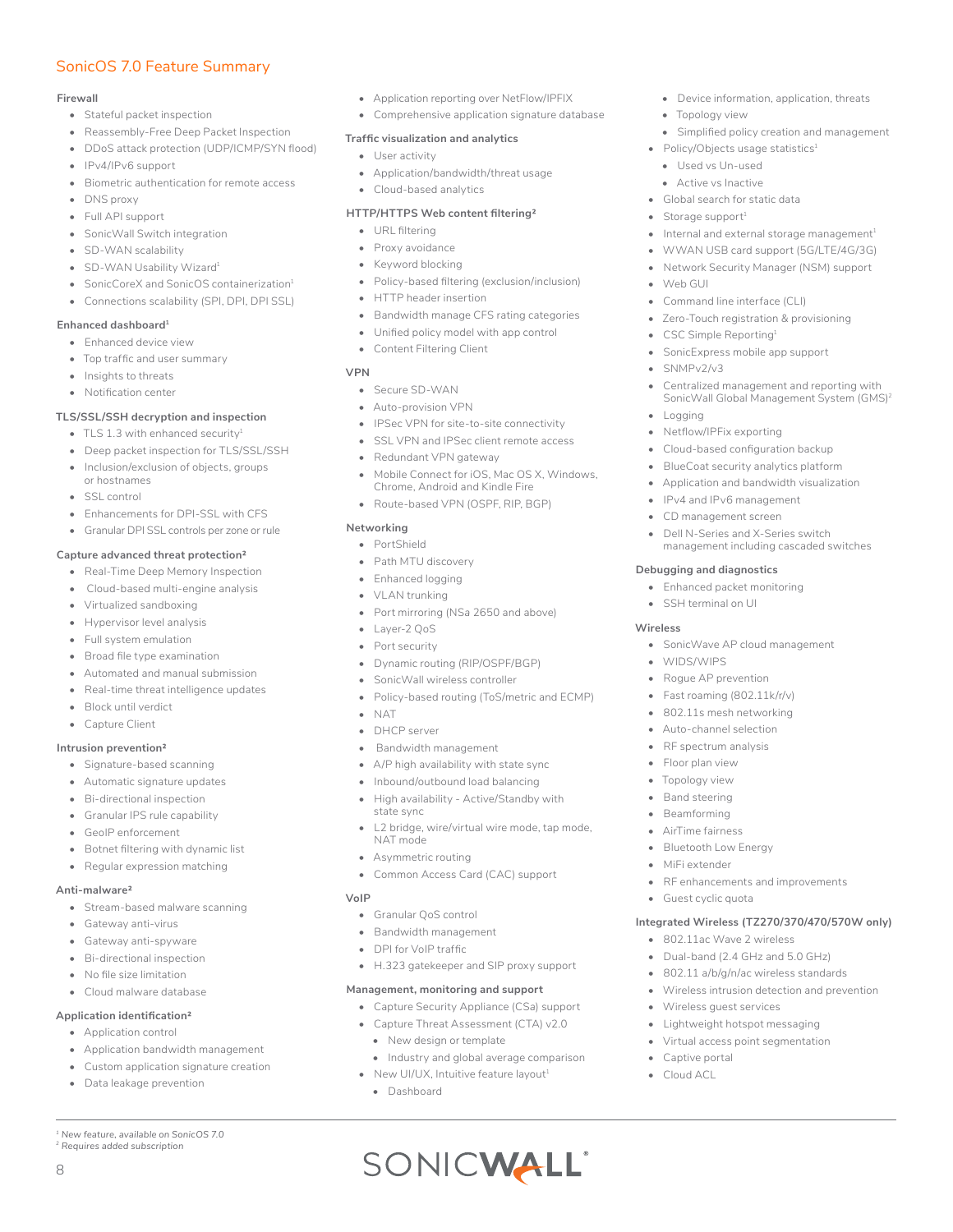| Product                                          | <b>SKU</b>  |
|--------------------------------------------------|-------------|
| TZ270 with 1-year TotalSecure Threat Edition     | 02-SSC-7305 |
| TZ270 with 1-year TotalSecure Essential Edition  | 02-SSC-6841 |
| TZ270 with 1-year TotalSecure Advanced Edition   | 02-SSC-6843 |
| TZ270W with 1-year TotalSecure Threat Edition    | 02-SSC-7313 |
| TZ270W with 1-year TotalSecure Essential Edition | 02-SSC-6848 |
| TZ270W with 1-year TotalSecure Advanced Edition  | 02-SSC-6850 |
| TZ370 with 1-year TotalSecure Threat Edition     | 02-SSC-7281 |
| TZ370 with 1-year TotalSecure Essential Edition  | 02-SSC-6819 |
| TZ370 with 1-year TotalSecure Advanced Edition   | 02-SSC-6817 |
| TZ370W with 1-year TotalSecure Threat Edition    | 02-SSC-7289 |
| TZ370W with 1-year TotalSecure Essential Edition | 02-SSC-6824 |
| TZ370W with 1-year TotalSecure Advanced Edition  | 02-SSC-6826 |
| TZ470 with 1-year TotalSecure Threat Edition     | 02-SSC-7257 |
| TZ470 with 1-year TotalSecure Essential Edition  | 02-SSC-6792 |
| TZ470 with 1-year TotalSecure Advanced Edition   | 02-SSC-6794 |
| TZ470W with 1-year TotalSecure Threat Edition    | 02-SSC-7265 |
| TZ470W with 1-year TotalSecure Essential Edition | 02-SSC-6800 |
| TZ470W with 1-year TotalSecure Advanced Edition  | 02-SSC-6801 |
| TZ570 with 1-year TotalSecure Essential Edition  | 02-SSC-5651 |
| TZ570W with 1-year TotalSecure Essential Edition | 02-SSC-5649 |
| TZ570P with 1-year TotalSecure Essential Edition | 02-SSC-5653 |
| TZ670 with 1-year TotalSecure Essential Edition  | 02-SSC-5640 |
|                                                  |             |

| High availability options (each unit must be the same model) | <b>SKU</b>  |
|--------------------------------------------------------------|-------------|
| TZ270 High Availability                                      | 02-SSC-6447 |
| TZ370 High Availability                                      | 02-SSC-644  |
| TZ470 High Availability                                      | 02-SSC-6385 |
| TZ570 High Availability                                      | 02-SSC-5694 |
| TZ570P High Availability                                     | 02-SSC-5655 |
| TZ670 High Availability                                      | 02-SSC-5654 |

| Services for Sonic Wall TZ270                                                                                                                                    | <b>SKU</b>  |
|------------------------------------------------------------------------------------------------------------------------------------------------------------------|-------------|
| Threat Protection Service Suite-Threat Prevention, Content Filtering, Network Visibility and 24x7 Support (1-year)                                               | 02-SSC-7233 |
| Essential Protection Service Suite - Capture ATP, Threat Prevention, Content Filtering, Anti-Spam and 24x7 Support (1-year)                                      | 02-SSC-6745 |
| Advanced Protection Service Suite- Capture ATP, Threat Prevention, Content Filtering, Network Visibility, Anti-Spam,<br>NSM essentials and 24x7 Support (1-year) | 02-SSC-6649 |
| Services for SonicWall TZ370                                                                                                                                     | <b>SKU</b>  |
| Threat Protection Service Suite-Threat Prevention, Content Filtering, Network Visibility and 24x7 Support (1-year)                                               | 02-SSC-7209 |
| Essential Protection Service Suite - Capture ATP, Threat Prevention, Content Filtering, Anti-Spam and 24x7 Support (1-year)                                      | 02-SSC-6625 |
| Advanced Protection Service Suite- Capture ATP, Threat Prevention, Content Filtering, Network Visibility, Anti-Spam,<br>NSM essentials and 24x7 Support (1-year) | 02-SSC-6529 |
| Services for SonicWall TZ470                                                                                                                                     | <b>SKU</b>  |
| Threat Protection Service Suite-Threat Prevention, Content Filtering, Network Visibility and 24x7 Support (1-year)                                               | 02-SSC-7185 |
| Essential Protection Service Suite - Capture ATP, Threat Prevention, Content Filtering, Anti-Spam and 24x7 Support (1-year)                                      | 02-SSC-6505 |
| Advanced Protection Service Suite- Capture ATP, Threat Prevention, Content Filtering, Network Visibility, Anti-Spam,<br>NSM essentials and 24x7 Support (1-year) | 02-SSC-6393 |